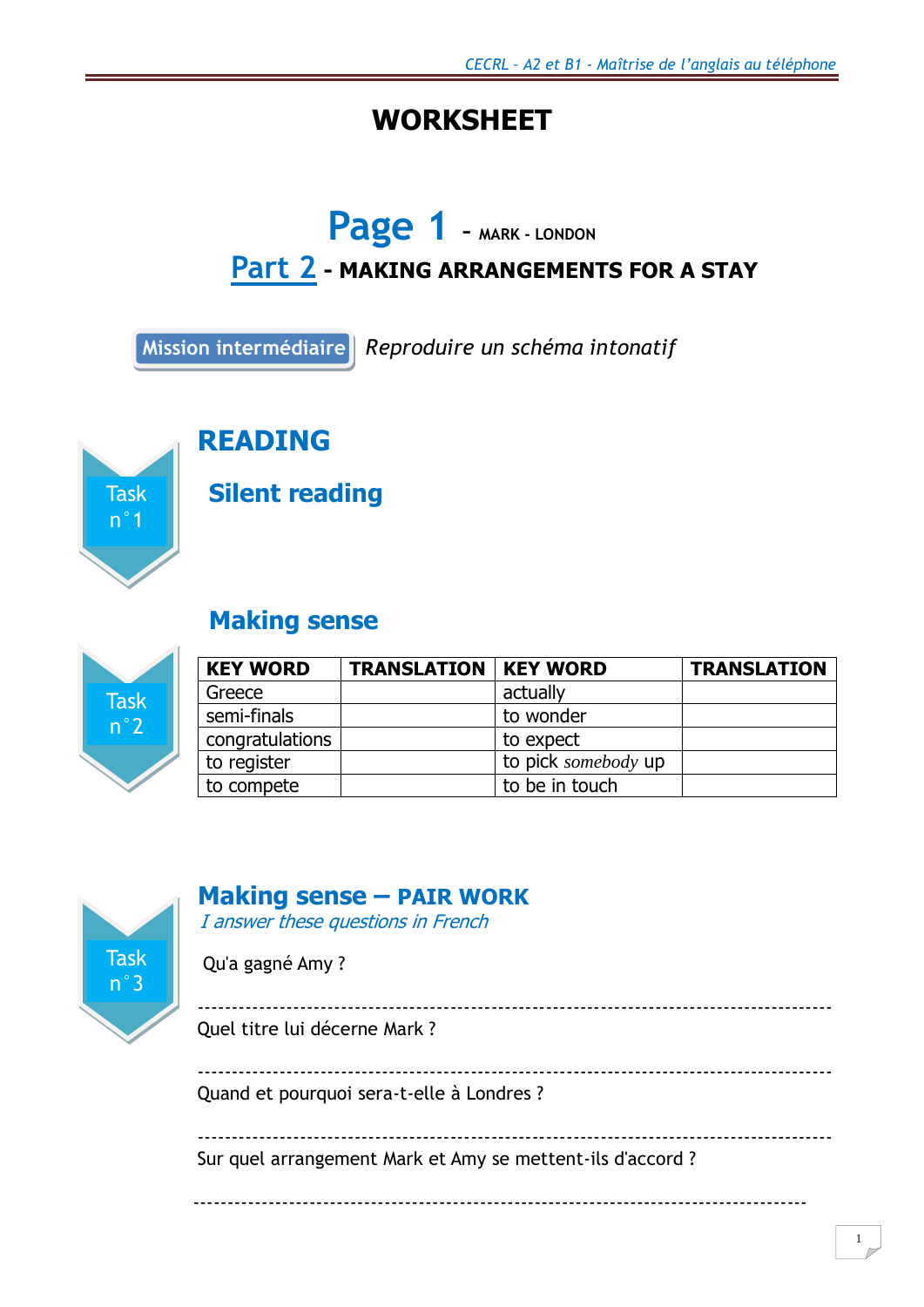

### **PRONUNCIATION – PAIR WORK**

I read the text out loud (student A is Mark; student B is Amy)

#### Assessing my reading skills

| What problems did I<br>encounter in my<br>reading? | Major<br>problem | Minor<br>problem | No problem<br>at all |
|----------------------------------------------------|------------------|------------------|----------------------|
| Pronunciation of<br>individual words               |                  |                  |                      |
| Pausing at the<br>appropriate moment               |                  |                  |                      |
| Pronunciation of weak<br>syllables                 |                  |                  |                      |
| Intonation                                         |                  |                  |                      |



## **LISTENING**

- A. On my copy of the dialogue, I note the different pauses: (/: short pause, //: longer pause)
- B. *On my copy of the dialogue, I highlight the words appearing in the word box below. I understand verbs below are not conjugated*.

#### **Word box**

Hello – Greece – semi-finals – congratulations – beautiful – dancer – London international – festival – (to) register – (to) compete – actually – (to) wonder – possibly – problem – (to) expect – (to) arrive – airport

- C. *For each highlighted word, I can recognize which syllable is stressed and I underline it with a pen.*
- *D. In the chart below, I classify these words according to different stresses.*

|                                           | Two syllable words                        | Three syllable words and more |
|-------------------------------------------|-------------------------------------------|-------------------------------|
| Stress on the 1 <sup>st</sup><br>syllable | Stress on the 2 <sup>nd</sup><br>syllable |                               |
|                                           |                                           |                               |
|                                           |                                           |                               |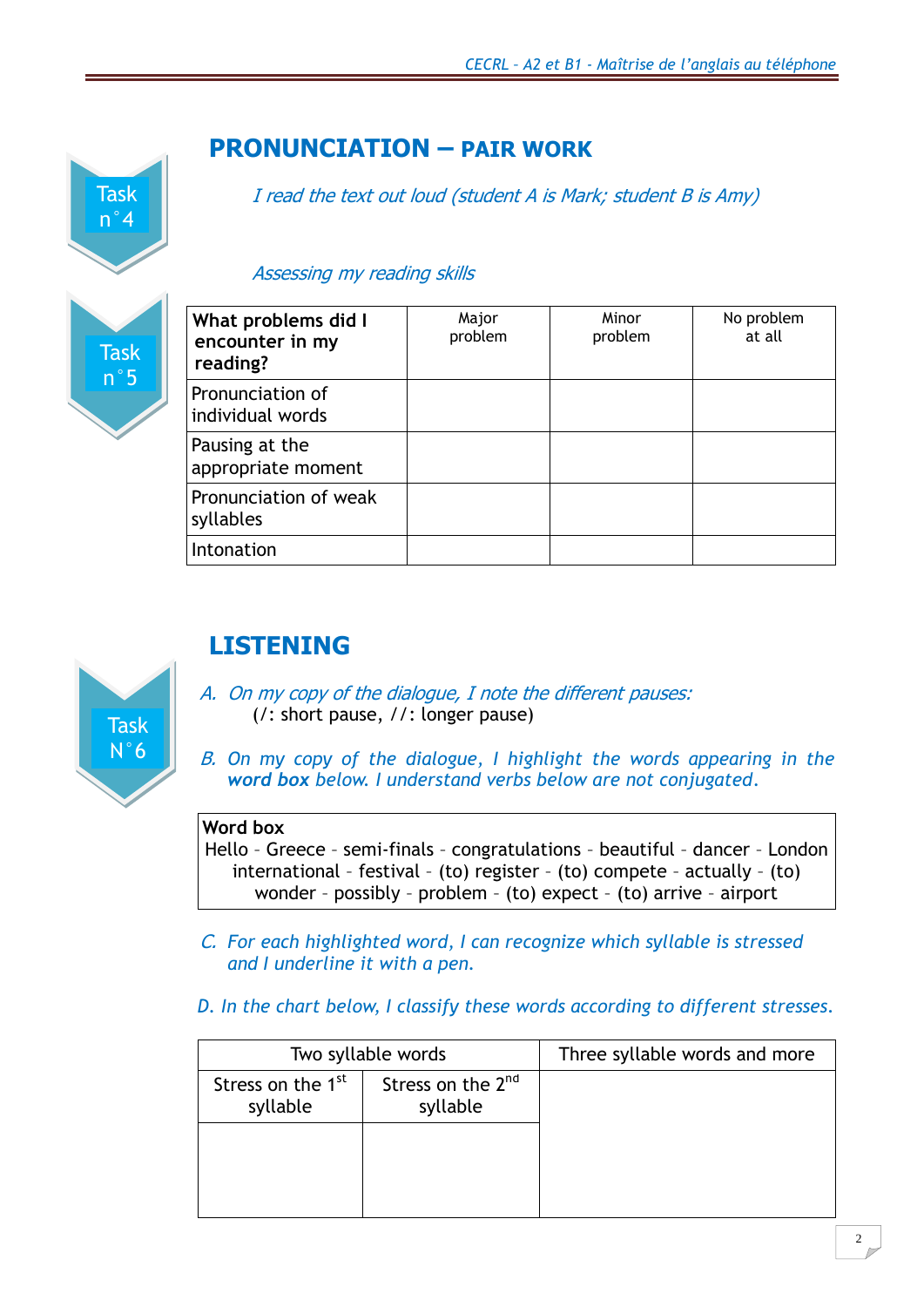*E. I listen carefully and indicate intonation: Rising*  $\iiint$ , *Descending*  $\iint$ 

- You know what?! I won the semi-finals.
- Most beautiful dancer of the year!
- Wish me luck!
- I was wondering if I could possibly stay with you?
- That would be cool!
- All the best!

*F. I draw the same arrows on my copy of the dialogue*



### **SPEAKING – PAIR WORK**

A *A. In pair, we decide who plays Amy and who plays Mark.*

- *B. We allow time for proper rehearsal of our reading (We are aware that extra listening is possible on request).*
- *C. We act out the scenario in front of our best friends.*



## **ASSESSING MY PERFORMANCE**

| What problems did I<br>encounter in my reading? | Major<br>problem | Minor<br>problem | No problem<br>at all |
|-------------------------------------------------|------------------|------------------|----------------------|
| Pronunciation of<br>individual words            |                  |                  |                      |
| Pausing at the appropriate<br>moment            |                  |                  |                      |
| Pronunciation of weak<br>syllables              |                  |                  |                      |
| Intonation                                      |                  |                  |                      |